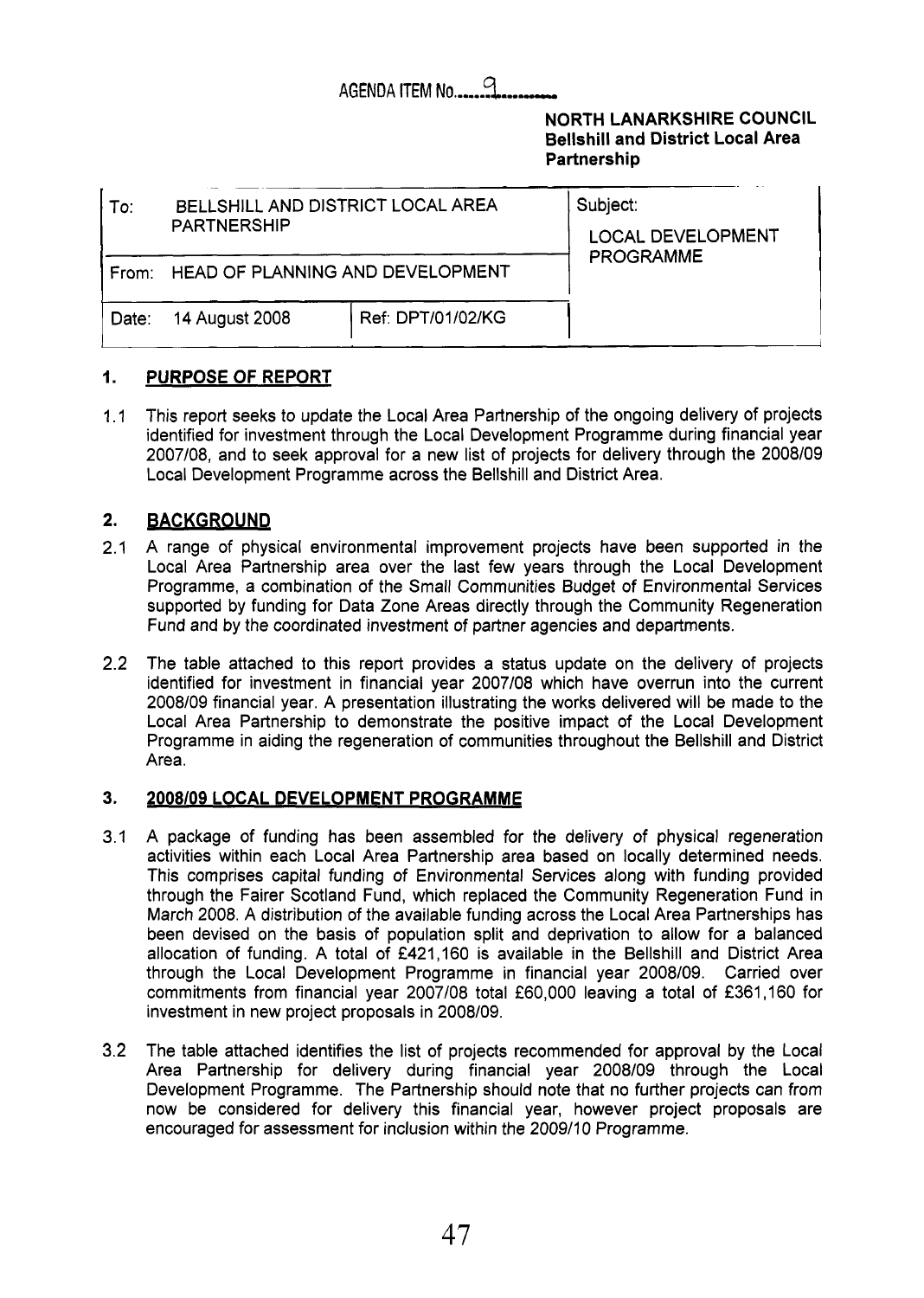#### 4. **CORPORATE CONSIDERATIONS**

4.1 The Local Development Programme highlights the Council's commitment to neighbourhood regeneration and the value of the Local Area Partnerships.

#### **4 RECOMMENDATION**

- 4.1 It is recommended that the Partnership agree
	- (i) that the list of projects detailed within the attached Appendix be approved for delivery through the Local Development Programme in financial year **2008/09**
	- (ii) that the progress in delivering the projects listed in the attached Appendix by the Executive Director of Environmental Services through the Local Development Programme be reported to future meetings of the LAP

ksillu

**PATRICK J KELLY HEAD OF PLANNING** & **DEVELOPMENT**  Local Government Access to Information Act: for further information about this report, please contact Kirsty Gray on 01 **236** 61 **625 (5 August 2008)**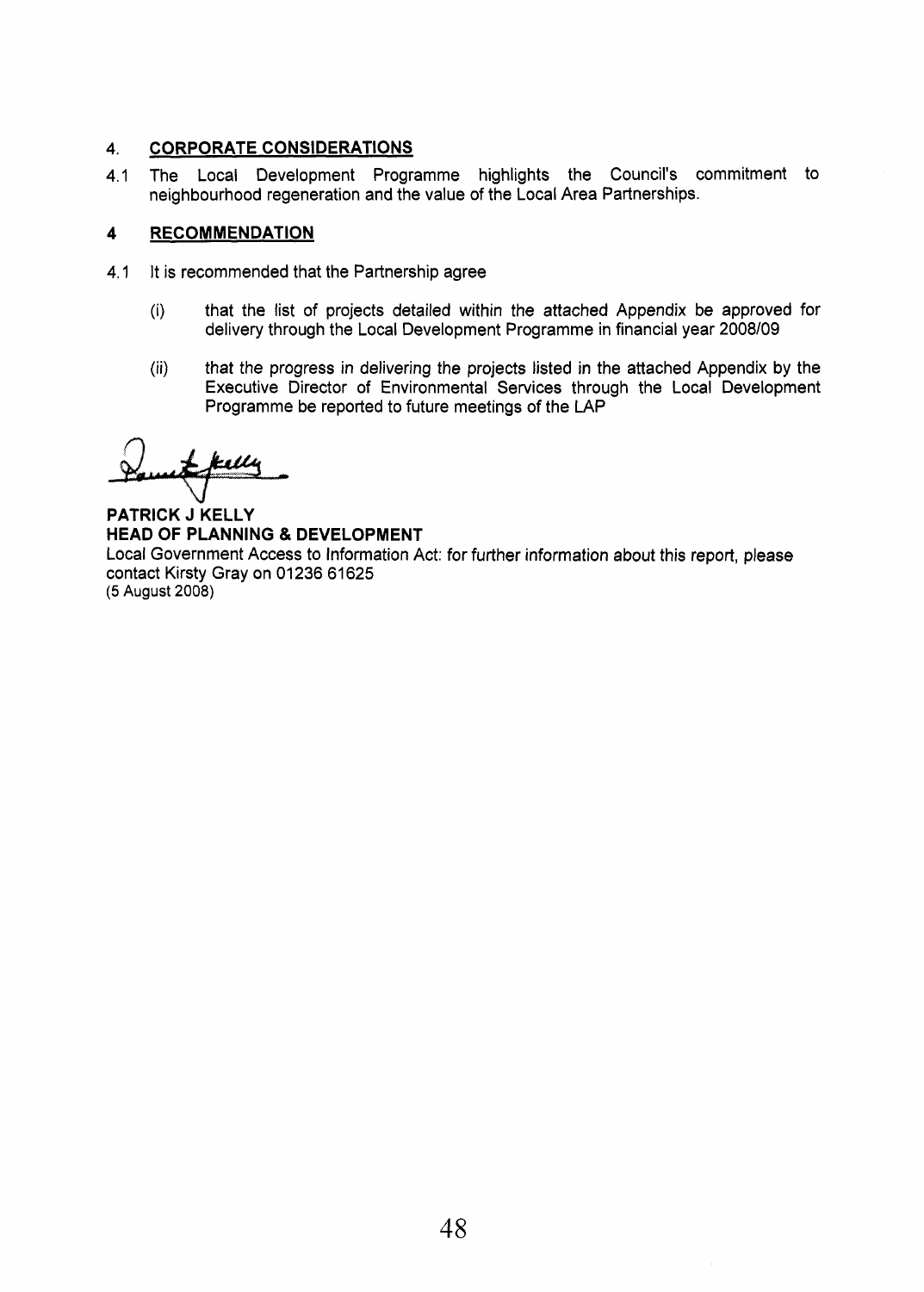## **Bellshill and District Local Area Partnership: 2007-08 Projects Update**

| <b>Site &amp; Address</b> |                                             | <b>Status</b>    | <b>Description</b>                                                                                                                                                                                                                                                                                                                                                                                                              |  |
|---------------------------|---------------------------------------------|------------------|---------------------------------------------------------------------------------------------------------------------------------------------------------------------------------------------------------------------------------------------------------------------------------------------------------------------------------------------------------------------------------------------------------------------------------|--|
| Birkenshaw:               | <b>Sixth Street</b>                         | <b>COMPLETED</b> | Works to complete the access improvement works at Sixth Street, Birkenshaw<br>have now commenced following finalisation of a Minute of Agreement between<br>the involved parties. The works will involve creating an access through the fence<br>of the retail park, and construction of a crossing point to correspond with the<br>ramp constructed at Sixth Street.                                                           |  |
| Mossend:                  | <b>Burnside Avenue</b>                      | <b>COMPLETED</b> | The construction of a new residential car parking area at Burnside Avenue,<br>Mossend, has now been completed. This has resulted significantly improved<br>parking provision for local residents of Burnside Avenue which will aid reduction<br>of unsafe on-street parking practice on the adjacent road bend.                                                                                                                 |  |
|                           | Tannochside: Tannochside Gateway<br>Feature | <b>COMPLETED</b> | The construction of a new gateway feature at the entrance to Tannochside, at<br>the junction of Old Edinburgh Road and Aitkenhead Road by the Smurfit Kappa<br>factory, has now been completed. The scheme has involved construction of a<br>feature wall with up-lighting, decorative gravel and planting. Finalisation of this<br>scheme has overrun due to the special manufacture of the lettering for the<br>feature wall. |  |

### **Bellshill and District Local Area Partnership: List of Projects 2008-09**

| <b>Site and Address</b> |                                         | <b>Indicative</b><br>Cost | <b>Status</b>                  | <b>Description</b>                                                                                                                                                                                                                                                                                                                 |
|-------------------------|-----------------------------------------|---------------------------|--------------------------------|------------------------------------------------------------------------------------------------------------------------------------------------------------------------------------------------------------------------------------------------------------------------------------------------------------------------------------|
| <b>Bellshill:</b>       | Gardenside / Vincent Court <sup>1</sup> | £30,000                   | Project<br>Proposal<br>2008/09 | Options for improving the surfacing of the lane between Vincent Court and<br>Philip Court are being looked at following reports of anti-social behaviour. The<br>installation of lighting is also being considered to improve safety in the lane.<br>This project will be progressed in conjunction with Roads and Transportation. |
| <b>Bellshill:</b>       | <b>Warnock Crescent</b>                 | £30,000                   | Project<br>Proposal<br>2008/09 | The provision of a hard surface overrun with renewed kerbs is being<br>considered for the grassed area in the centre of Warnock Crescent as bin<br>lorries have to overrun the edge of the grassed area in order to pass parked<br>cars and the edge is being damaged. The paths that cross the grassed area                       |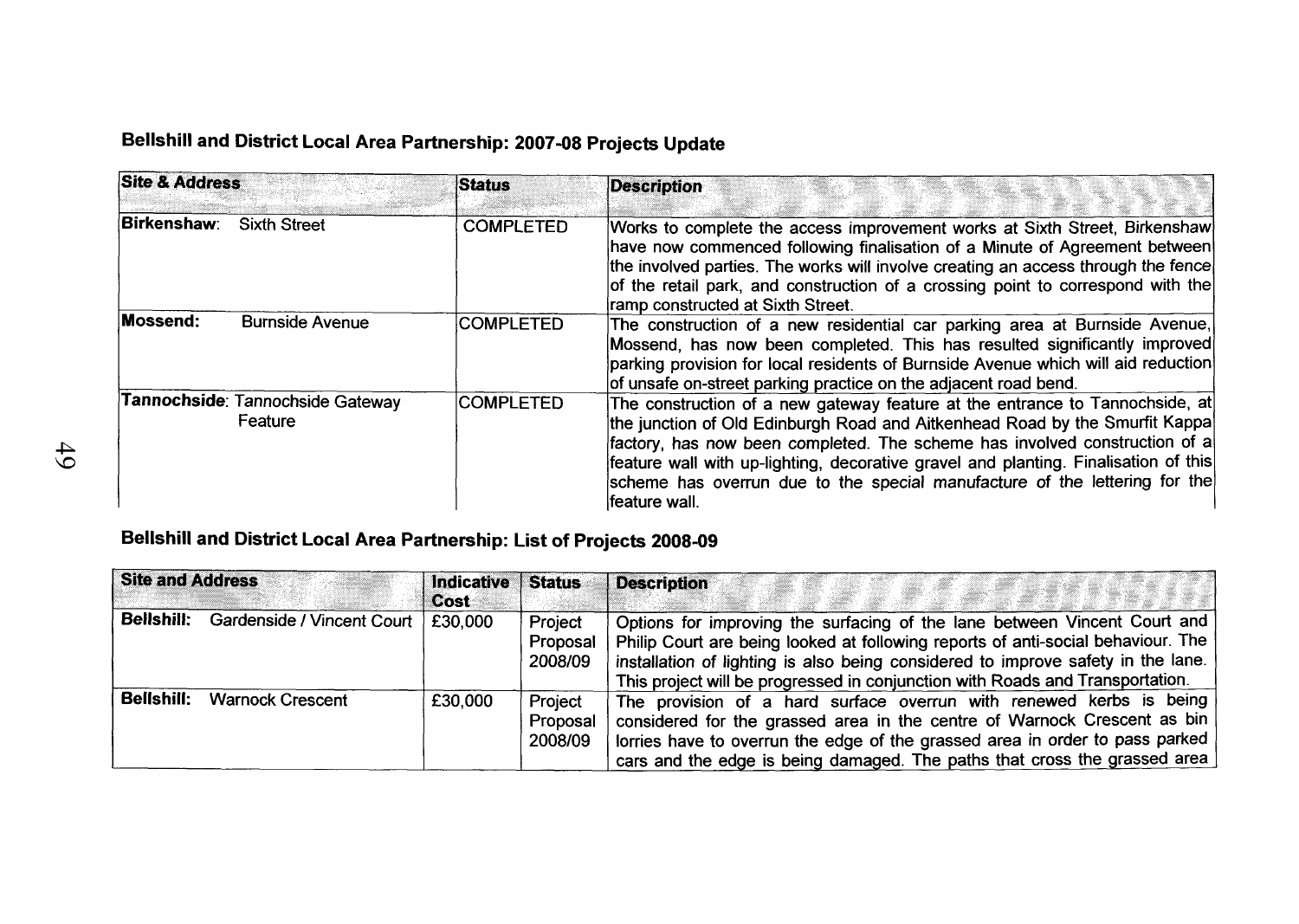| <b>Site and Address</b>      |                                         | <b>Indicative</b><br>Cost | <b>Status</b>                  | <b>Description</b>                                                                                                                                                                                                                                                                                                                                                                                                                                                                                                                                                                                                    |
|------------------------------|-----------------------------------------|---------------------------|--------------------------------|-----------------------------------------------------------------------------------------------------------------------------------------------------------------------------------------------------------------------------------------------------------------------------------------------------------------------------------------------------------------------------------------------------------------------------------------------------------------------------------------------------------------------------------------------------------------------------------------------------------------------|
|                              |                                         |                           |                                | could also be resurfaced as part of this project.                                                                                                                                                                                                                                                                                                                                                                                                                                                                                                                                                                     |
|                              | <b>Birkenshaw: Sixth Street</b>         | £10,000                   | Project<br>Proposal<br>2008/09 | Following the completion of works to create a new ramped access from Sixth<br>Street to Birkenshaw Retail Park, options for phase two improvements to the<br>tiled embankment by the previous stepped access into the retail park will be<br>given consideration.                                                                                                                                                                                                                                                                                                                                                     |
| <b>Fallside:</b><br>(area to | <b>Fallside Primary School</b><br>Rear) | £10,000                   | Project<br>Proposal<br>2008/09 | The removal of a fence and shelter at the rear of Fallside Primary School is<br>being looked at. The fencing is damaged and graffiti and anti social behaviour<br>have been reported. This project could be undertaken by Learning and Leisure<br>Services.                                                                                                                                                                                                                                                                                                                                                           |
|                              | <b>Holytown: Memorial Gardens</b>       | £60,000                   | Project<br>Proposal<br>2008/09 | Following clarification of various influencing factors, consultants TGP<br>Landscape Architects have been engaged to devise two sketch options for the<br>improvement of the Holytown Memorial Gardens site, focussed on enhancing<br>the situation of the war memorial in relation to the gardens area. It is intended<br>that a consultation exercise will be undertaken with key local stakeholders to<br>determine the preferred option for improvement of the site, before progressing<br>to detailed design. It is envisaged that the delivery of works would require to be<br>phased over two financial years. |
|                              | Holytown: Olive Court                   | £20,000                   | Project<br>Proposal<br>2008/09 | The resurfacing of the parking area to the rear of Olive Court is being<br>considered. The parking area at present is in a very poor condition and is used<br>by residents for access to their own parking within the rear of their properties.<br>Resurfacing and marked parking bays would significantly improve the area.<br>This project could be developed in conjunction with Grounds Maintenance.                                                                                                                                                                                                              |
|                              | Holytown: Shirrel Burn                  | £30,000                   | Project<br>Proposal<br>2008/09 | Following the completion of a sketch design exercise last financial year, a<br>series of options for the improvement of the large area of open space between<br>Shirrel Road and Loanhead Road are available with cost estimates. This is a<br>large scale project that requires input from other funding sources and Council<br>Services, however there are identifiable work elements related to improved<br>landscaped management and accessibility that could be investigated for<br>delivery this financial year.                                                                                                |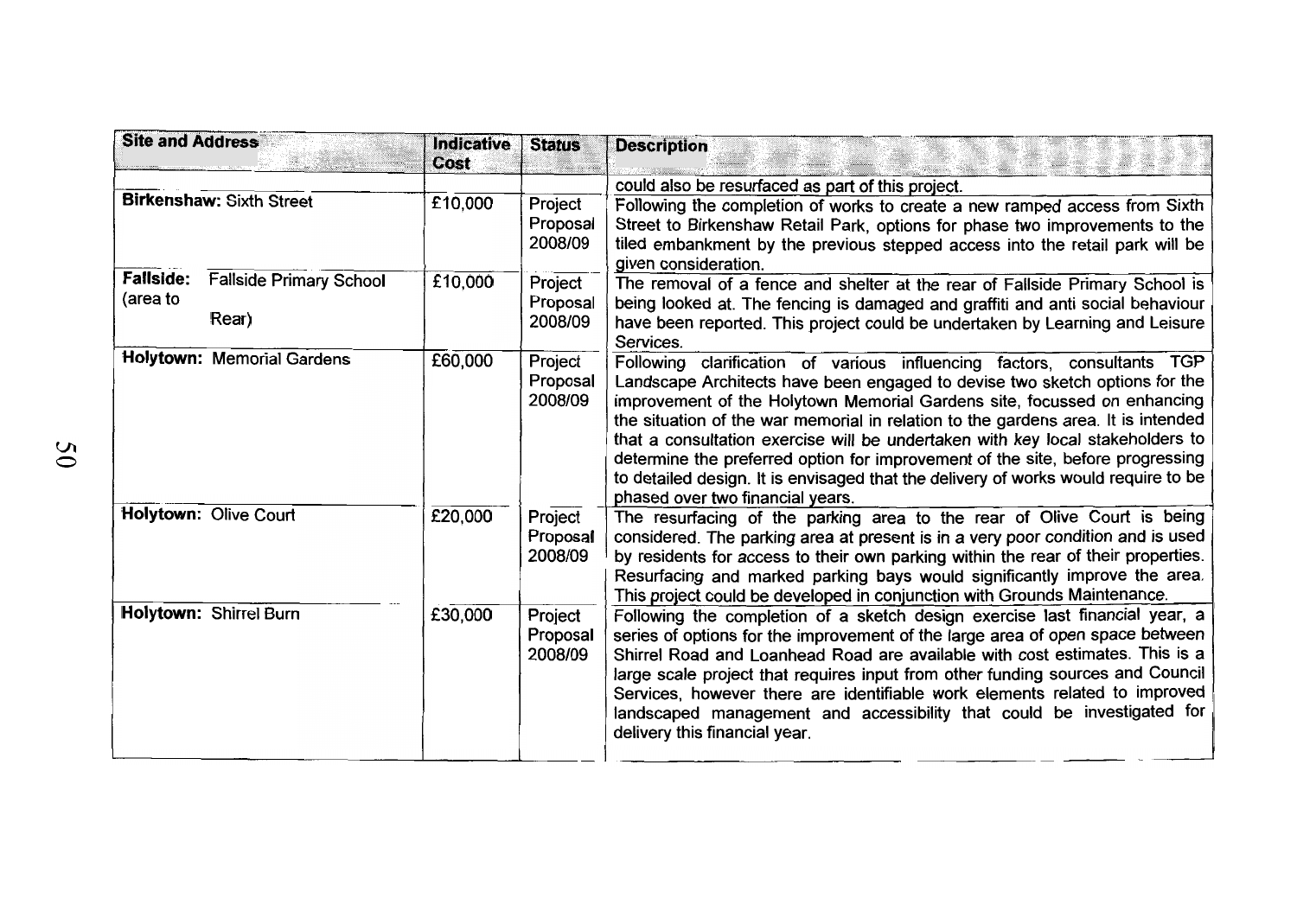| <b>Site and Address</b>                                    | <b>Indicative</b><br>Cost | <b>Status</b>                  | <b>Description</b>                                                                                                                                                                                                                                                                                                                                                                                                                                                                                 |
|------------------------------------------------------------|---------------------------|--------------------------------|----------------------------------------------------------------------------------------------------------------------------------------------------------------------------------------------------------------------------------------------------------------------------------------------------------------------------------------------------------------------------------------------------------------------------------------------------------------------------------------------------|
| <b>Mossend: Milnwood Drive</b>                             | £5,000                    | Project<br>Proposal<br>2008/09 | Options for improving the functionality and environmental quality of this former<br>garage site will be investigated in conjunction with other similar sites identified<br>within the Bellshill and District Area, and in close consultation with Housing and<br>Social Work Services.                                                                                                                                                                                                             |
| <b>Mossend: Orbiston Drive</b>                             | £5,000                    | Project<br>Proposal<br>2008/09 | The possibility of providing parking lay-bys for properties on Orbiston Drive is<br>being looked into following requests from residents. Responsibility for this work<br>may lie with a service such as Housing or Roads and Transportation so further<br>investigation is necessary.                                                                                                                                                                                                              |
| <b>Orbiston: The Jewell Scheme</b>                         | £55,000                   | Project<br>Proposal<br>2008/09 | A scheme of landscape improvement and rationalisation has been devised in<br>conjunction with North Lanarkshire Council Grounds Maintenance following the<br>successful delivery of similar works at the Gas Flats, Fallside over the last two<br>financial years. The works will involve the removal of inappropriate and over<br>mature soft landscaped areas and establishment of attractive hard landscaping<br>to improve visibility, safety and environmental amenity in the targeted areas. |
| <b>Orbiston: Raewell Crescent</b>                          | £10,000                   | Project<br>Proposal<br>2008/09 | Consideration is being given to proposals to amend the existing path layout to<br>promote better connections between houses in Raewell Crescent and the bus<br>stop as well as general small-scale environmental improvements such as<br>resurfacing existing paths and better quality planting. This project is likely to be<br>delivered through an external consultant.                                                                                                                         |
| <b>Uddingston: First Avenue</b>                            | £10,000                   | Project<br>Proposal<br>2008/09 | Improvements to the path and wall adjacent to the area of open space at First<br>Avenue are being considered following reports of anti-social behaviour with<br>youths congregating in this area. The wall is currently in poor condition and<br>repair/re-design of the wall and resurfacing of the existing path would therefore<br>be appropriate. This project could be delivered in conjunction with Grounds<br>Maintenance.                                                                  |
| <b>Viewpark: Fitness Centre</b>                            | £20,000                   | Project<br>Proposal<br>2008/09 | A financial contribution only has been proposed for Viewpark Fitness Centre.                                                                                                                                                                                                                                                                                                                                                                                                                       |
| Viewpark: Juniper Road/ Burnhead<br>Street (Gala Day park) | £5,000                    | Project<br>Proposal            | Removal of the fence along the perimeter of the Gala Day park on Juniper<br>Road and Burnhead Street has been proposed in order to improve access to                                                                                                                                                                                                                                                                                                                                               |